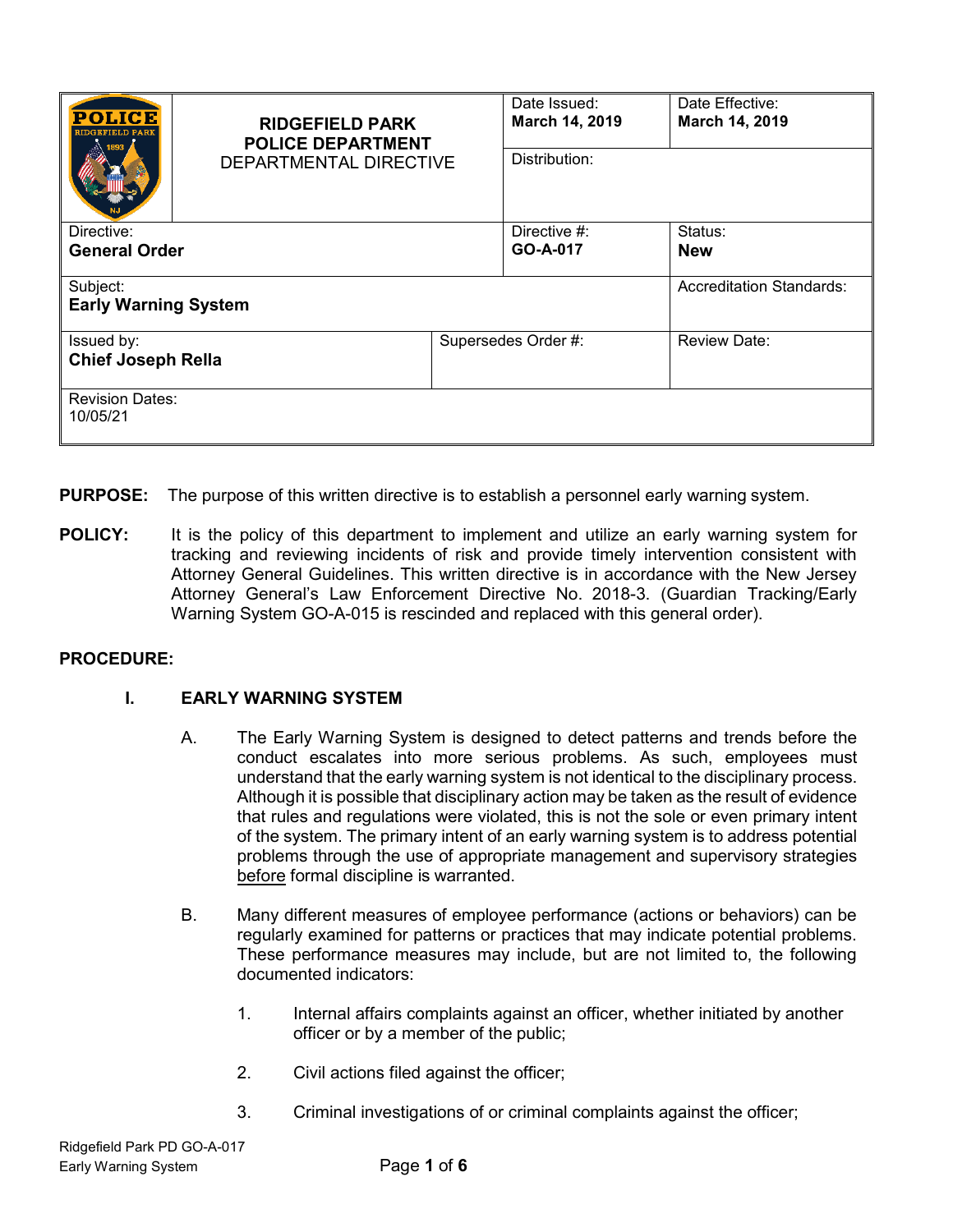- 4. Any use of force by the officer that is formally determined or adjudicated (for example, by internal affairs or a grand jury) to have been excessive, unjustified, or unreasonable;
- 5. Domestic violence investigations in which the officer is an alleged subject;
- 6. An arrest of the officer, including on a driving under the influence charge;
- 7. Sexual harassment claims against the officer;
- 8. Vehicular collisions involving the officer that are formally determined to have been the fault of the officer;
- 9. A positive drug test by the officer;
- 10. Cases or arrests by the officer that are rejected or dismissed by a court;
- 11. Cases in which evidence obtained by an officer is suppressed by a court;
- 12. Insubordination by the officer;
- 13. Neglect of duty by the officer;
- 14. Unexcused absences by the officer
- C. Generally, three (3) instances of questionable conduct or performance indicators (as listed in section B, above) within a 12-month period would initiate the early warning system process.
- D. If one incident triggers multiple performance indicators, that incident shall not be double or triple counted, but instead shall count as only one performance indicator.

### **II. ADMINISTRATION OF EARLY WARNING SYSTEM**

- A. The early warning system is primarily the responsibility of the internal affairs unit; but, any supervisor may initiate the early warning process based upon their own observations. Emphasis should be placed on anticipating employee problems before it results in improper performance or conduct.
- B. Internal affairs shall conduct a manual or computerized audit of its records to determine if an employee has the emergence of a pattern, practices or trend of inappropriate behavior or misconduct. In addition to the regular data audits by internal affairs, the internal affairs supervisor shall audit an individual employee's history any time a new complaint is received.
	- 1. Using this information and their experience, internal affairs investigators may be able to identify employees who may need remedial/corrective intervention even before such is indicated by the early warning system data audit.
- C. If the audit indicates the emergence of a pattern, practices or trend of inappropriate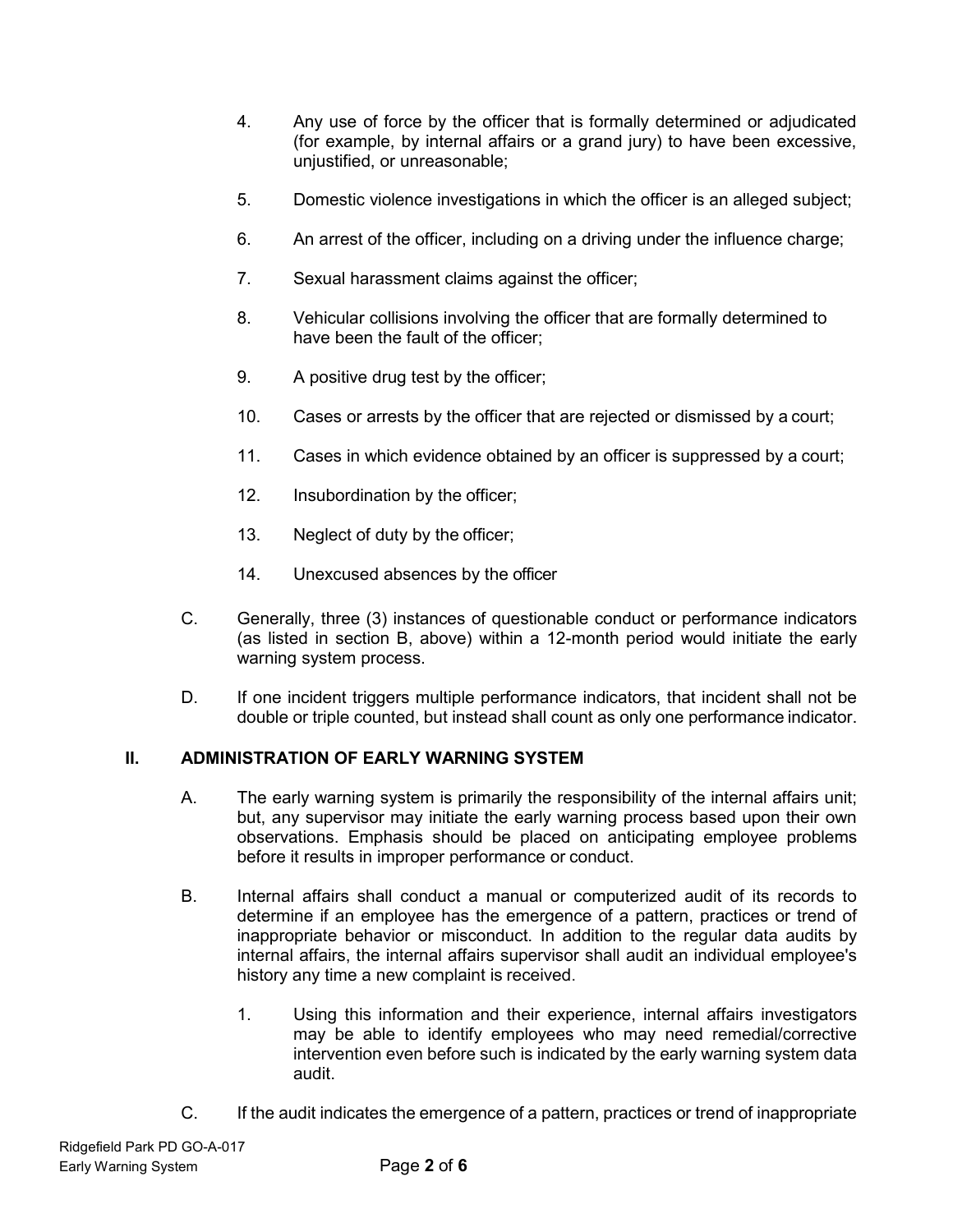behavior or misconduct, the internal affairs investigator shall consult with the employee's supervisor and/or command staff supervisor.

- D. The internal affairs supervisor and the employee's supervisor and/or command staff supervisor shall review the information provided by internal affairs along with any other relevant information from department records for the purpose of initiating a course of intervention designed to correct/interrupt the emerging pattern, practice ortrend.
	- 1. If the audit indicates that the early warning system has returned an incorrect identification or "false positive," that conclusion should be documented.
	- 2. If the audit reveals that an employee has violated department rules and regulations or written directives, the supervisor in consultation with the internal affairs unit should proceed with an internal investigation and possible disciplinary action.
	- 3. If the audit reveals that the employee has engaged in conduct, which indicates a lack of understanding or inability to comply with accepted procedures, the supervisor shall consult with the internal affairs unit to determine the appropriate course of remedial/corrective intervention.
- E. At least every six (6) months, internal affair's personnel shall audit the agency's tracking system and records to assess the accuracy and efficacy of the tracking system.

#### **III. SUPERVISORS**

- A. An employee's first line supervisor is usually the first member of the department to encounter and document specific incidents that affect an employee. It is essential for the supervisor to speak with the employee, document these incidents and report findings to their command staff supervisor and if warranted, the internal affairs supervisor. The success of this program relies heavily on the first line supervisor's participation and involvement.
- B. If a supervisor has initiated remedial/corrective intervention, the internal affairs unit shall be formally notified of such efforts. This information shall be documented and appropriate copies forwarded to the internal affairs unit for filing.
	- 1. No entry should be made in the employee's personnel file, unless the action results in disciplinary/corrective action.
- C. If the remedial/corrective intervention was training, documentation shall be filed in accordance with the department's written directive governing training (remedial training).
- D. Supervisors shall forward all documentation as required by department written directives established to assist in a comprehensive audit. This data shall minimally include: use of force reports, vehicle pursuit reports, and attendance records.

### **IV. COMMAND STAFF SUPERVISORS**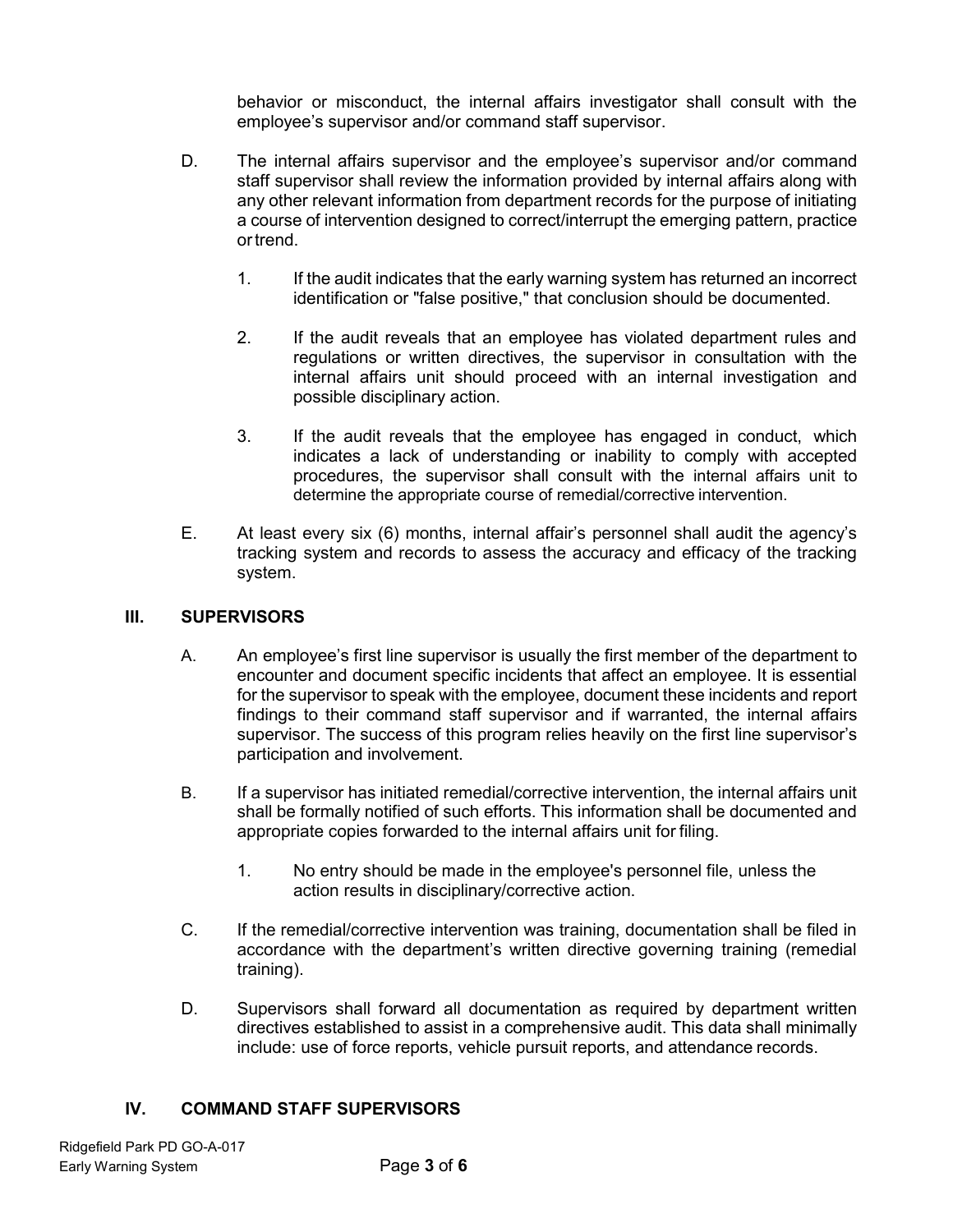- A. In addition to the regular data audits conducted by internal affairs, the command staff supervisors shall periodically audit an individual employee's history. Using this information and their experience, the command staff supervisors may be able to identify employees who may need remedial/corrective intervention even before such is indicated by the early warning system data audit.
- B. When under early warning system monitoring, the employee's command staff supervisor and supervisor shall meet with the employee to discuss the situation in depth to:
	- 1. Identify problems or potential problems;
	- 2. Determine short and long-term goals for improvement;
	- 3. Come to a consensus commitment on a plan for long-term improved performance;
	- 4. Advise of the monitoring process and the repercussions of future sustained transgressions.
- C. Generally, personnel should expect to remain under intensive monitoring and supervision for at least three (3) months when an early warning flag is triggered or until the supervisor concludes that the employee's behavior has been remediated (whichever is longer).
- D. Supervisor/Employee Meeting
	- 1. All supervisor/employee meetings shall be thoroughly documented, which will be forwarded to the Chief of Police or his designee. The affected employee and supervisor shall meet on a regular basis, minimally monthly, to discuss progress towards the agreed upon goals and objectives.
	- 2. All regular monthly progress/status reports shall be submitted to the Chief of Police or his/her designee through the chain of command.
	- 3. An additional six (6) months of documented monitoring is required following removal from the early warning system. Monthly monitoring reports from the direct supervisor are required.
- E. Any statement made by the officer in connection with the early warning system review process may not be used against them in any disciplinary or other proceeding.

#### **V. REMEDIAL/CORRECTIVE INTERVENTION**

- A. Supervisory or command staff personnel may initiate remedial/corrective intervention to correct behavior. Remedial/corrective intervention may include, but is not limited to:
	- 1. Training;
	- 2. Retraining;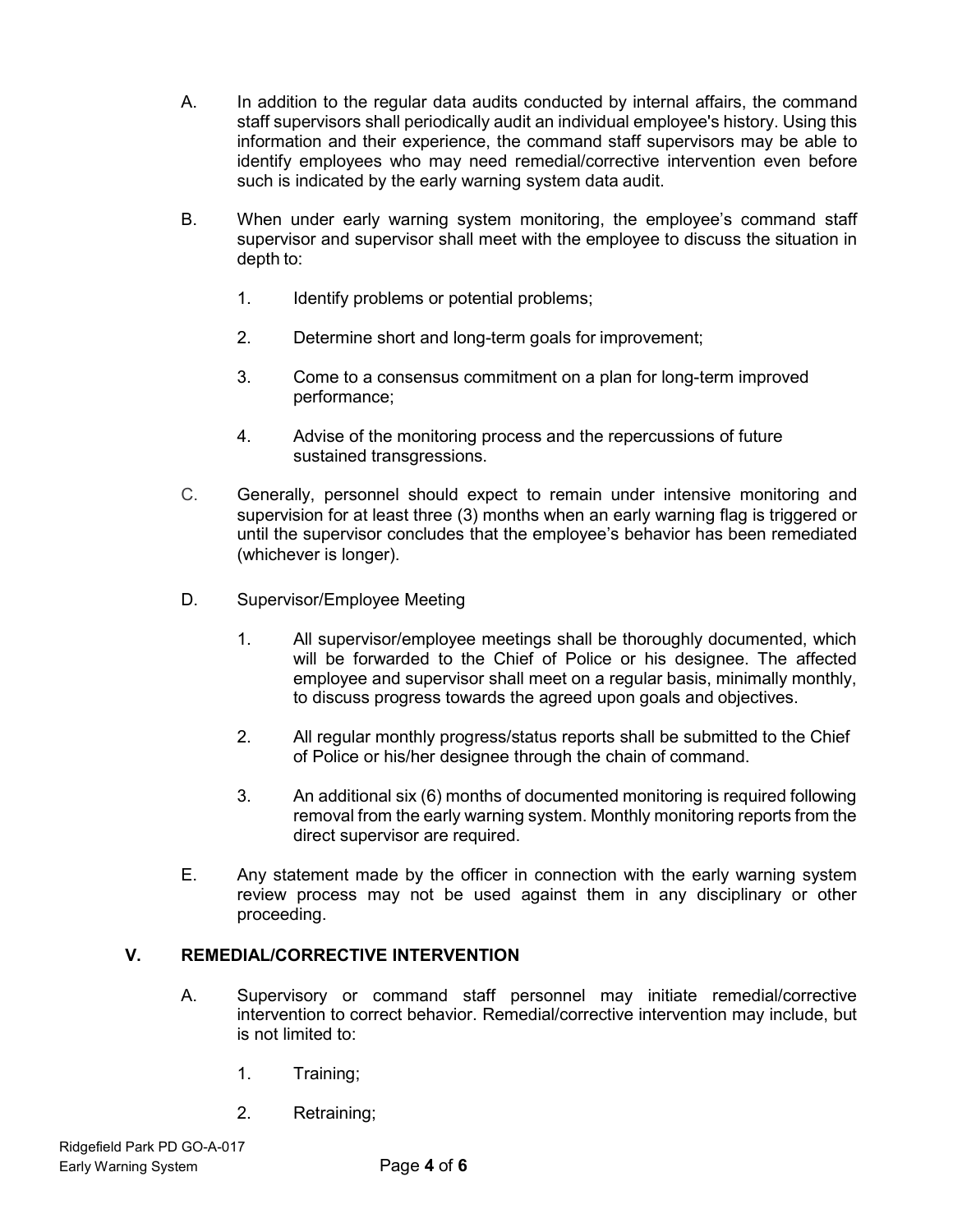- 3. Counseling;
- 4. Intensive supervision;
- 5. Fitness for duty examination;
- 6. Employee Assistance Program, when warranted, if available;
- 7. Peer counseling.
- B. Internal disciplinary action, remedial/corrective intervention, and fitness for duty examinations are not mutually exclusive and should be jointly pursued if and when appropriate.
- C. When remedial/corrective intervention has been undertaken, the Chief of Police shall ensure that such actions are documented in writing. No entry should be made in the employee's personnel file, unless the action results in a sustained investigation. If the remedial/corrective intervention is a training program, attendance and successful completion of that program shall be noted in the employee's training record.
- D. All reports shall be forwarded to the Chief of Police for review. These reports have the same confidential status as Internal Affairs documents and are subject to the same disclosure and retention regulations and guidelines.

## **VI. NOTIFICATION TO SUBSEQUENT LAW ENFORCEMENT EMPLOYER**

A. If any officer who is or has been subject to an Early Warning System review process applies to or accepts employment at a different law enforcement agency than the one where he or she underwent the Early Warning System review process, it is the responsibility of the prior or current employing law enforcement agency to notify the subsequent employing law enforcement agency of the officer's Early Warning System review process history and outcomes. Upon request, the prior or current employing agency shall share the officer's Early Warning System review process files with the subsequent employing agency.

# **VII. NOTIFICATION TO COUNTY PROSECUTOR**

- A. Upon initiation of the Early Warning System review process, the Chief of Police or a designee shall make a confidential written notification to the County Prosecutor. The notice shall identify the subject officer, the nature of the triggering performance indicators, and the planned remedial program. Upon completion of the Early Warning System review process, the Chief of Police shall make a confidential written notification to the County Prosecutor or his/her designee of the outcome of the Early Warning System review, including any remedial measures taken on behalf of the subject officer.
- B. On January 5th of the calendar year, the Chief of Police or a designee shall report, in writing, to the County Prosecutor the total number of Early Warning reviews that were undertaken for the previous year.